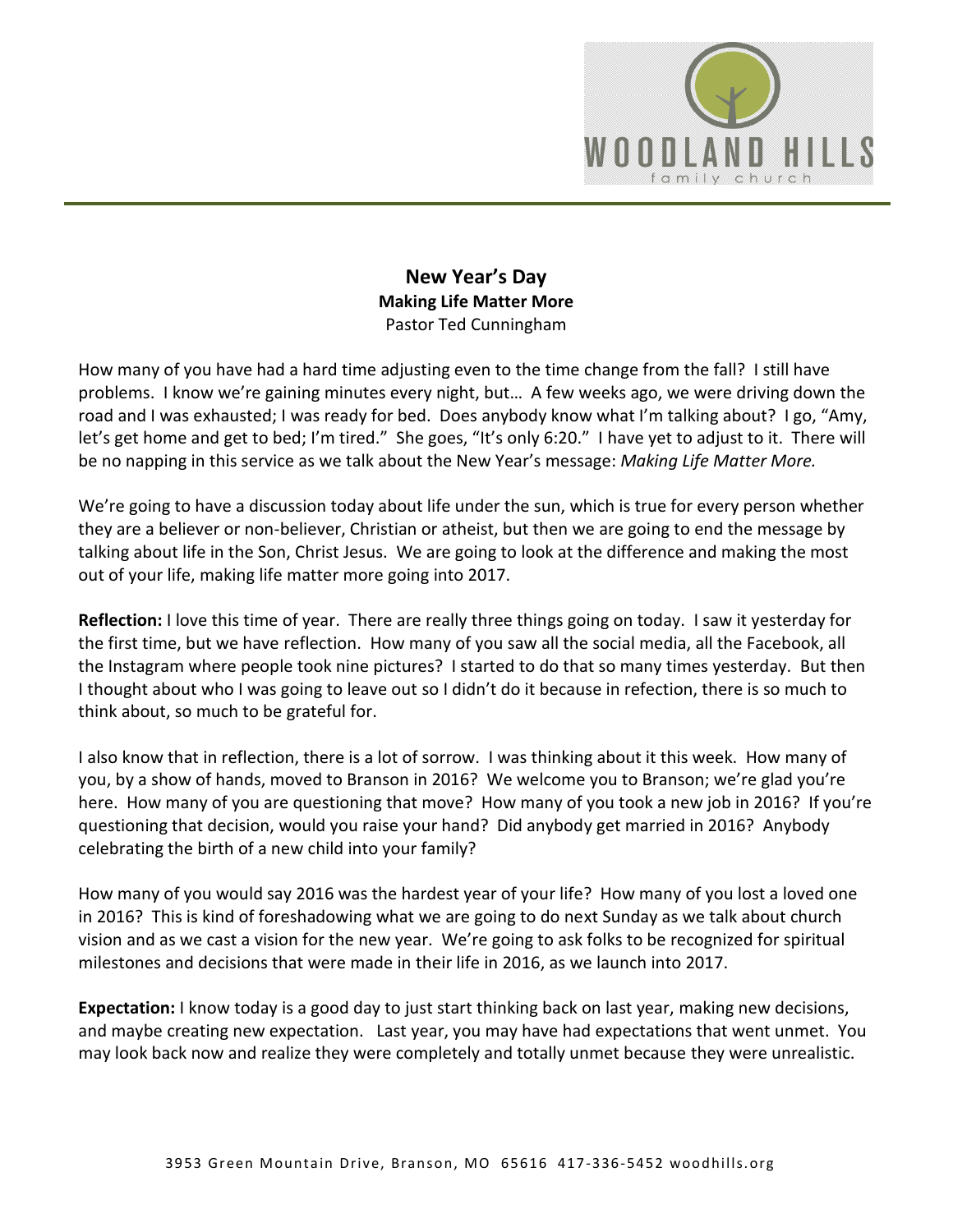One of the things I love doing… If you ever get a chance, Google Beloit College. They come out with a list every year for their professors and deans, and colleges all over the country use it to help an older generation kind of get in the mindset of the new generation. To kind of adjust the expectation going into a new school year, they do this every year. They list 50 things that a professor or a dean or a resident assistant needs to be thinking of.

One of my favorite lists is what's called The Class of 2019 List. These are students heading into their first year of college. They are mostly 18 and were born in 1997. Among those who were not alive in their lifetime are Princess Diana, Jacques Cousteau, and Mother Theresa. Then it lists 50 things to consider. I don't have time to share it all, but I just love this because it helps put us in a different frame of mind. Since these students have been on the planet, they have never licked a postage stamp. Think about that. Their parents have gone from encouraging them to use the internet to begging them to get off it. If you say "Around the turn of the century," they may well ask you which one. The Lion King has always been on Broadway.

Some of them are funny and some are very serious and I love this next one. First responders have always been heroes. Their proud parents recorded their first steps on camcorders mounted on their shoulders like bazookas. Does anybody remember that? It's a great list.

Now watch this. They have no idea how fortunate they were to enjoy the final four years of federal budget surpluses. We're not going political this morning, but just talk about all the expectations among all the different generations represented in here today. When you start reflecting, which is what we are going to do today…

**Resolution:** If you have your Bibles, turn to Ecclesiastes 9 and we are going to start with life under the sun for all of humankind. Solomon is reflecting and expectations are kind of put out there, but here's what we do after we reflect and look at our expectations. We're going to hear this word a lot on social media today: resolution. "I made a New Year's resolution." "I made a decision synonymous with a resolution." "I made a decision that I'm going to do this." And for most people, what word does resolution most fit with? Your health.

Amy and I have a great marriage. We've worked hard at our marriage over the last 20 years and we enjoy life together. You know that if you've been around here for any period of time. My wife decided that we are going to die like the couple in The Notebook. She's made this decision. That's the movie The Notebook. I asked my son if he had read the book yet and he said, "I'm not reading the book; I don't want to spoil the movie." It wasn't The Notebook. It was another book.

My wife wants to go out like that and I said, "Babe, if we're going to go out together, holding hands in bed, dying together at the same time, you've got to start taking seriously this idea of sabotaging your health because you are not keeping up with me. Maybe next time we go to Cracker Barrel, instead of judging me for chicken fried steak, you would join me." Does anybody know what I'm talking about?

My whole life, I've been told that you don't ever buy a woman anything to do with exercise for a present. But, my wife bought me a new watch for Christmas. It keeps track of my calorie burn, my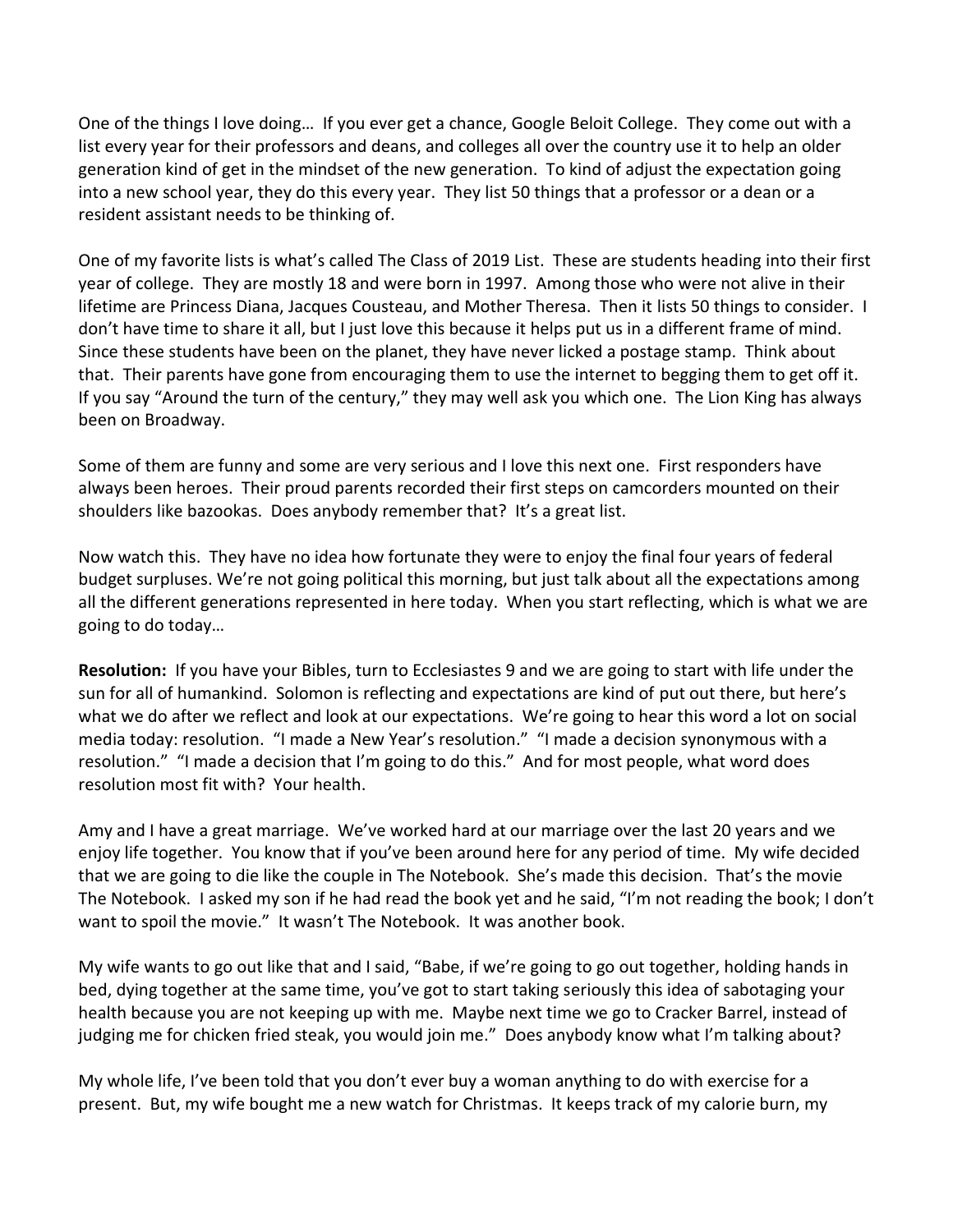exercise minutes per day, and this one I love: the number of times I stand in a day. Some of them are factory settings, but I set my own goals. You're supposed to set your goals and then it keeps up with you all day. I love this watch. I'm going to make decisions, be healthier in 2017 and I've got a watch now to do it. So, I set my goal for calorie burn at 500 calories. I think that's a pretty good goal. Does anybody think it should be more that 500 calories? It's hard to burn 500 calories. I'm on that deal for 30 minutes and I've burned like 250 calories. So, I set the calorie goal for 500.

Then 30 minutes for exercise. Doctors say you should get 30 minutes of exercise a day, so I have it set for 30 minutes. How many think 30 minutes is a good goal? I went with the factory settings for the number of times that I stand. It says you should stand 12 times a day. I felt like I easily stand 12 times a day. No, I don't. On average, I stand up eight times a day. This was shocking to me that I only stand up eight times a day? And it tells you when you need to do something. So, it will tell me it's time for breathing. Whatever I'm doing, when it buzzes, I stop and take in deep breaths. But then, if I haven't stood up in a while… This is terrible that I'm even sharing this with you. If I haven't stood up in a while it tells me it's time to stand. So, if you saw me walking around my car in the Country Mart parking lot for one minute, it was to get credit on the watch.

Then, resting heart rate, right? You're supposed to have a resting heart rate somewhere under 80. Let's see where it is. Let's see what preaching does to me. My resting heart rate is 118. So, it's a little elevated, but that's your fault, not mine. You're not participating. If you would get with the program…

We're were driving through St. Louis yesterday and Amy asked what my heart rate was because she's convinced that if it's over 80, you're chances for heart disease… and all the doctors in here, shuttie. But, she asked me what my heart rate was and I looked at it and it was at 99. She said, "We are no way making it to the couple in The Notebook if you don't find a way." I said, "You're over there flipping through your Better Homes and Garden Magazine and I am competing with all these drivers in St. Louis and this is stress." So, I hate this thing. I hate everything about it, but I'm much healthier and happier because of it and that's why I'm keeping it. So, that's resolution. You're making decisions.

Can I just encourage you? As you do all of these three activities… Wouldn't it be great if your watch gave you all of this? "Hey, it's time to reflect on the past year." As you do all of these three activities, we want to give you a framework today. This morning we want to give you a framework for addressing these three. We're going to start in Ecclesiastes 9.

Solomon says, *[1](http://www.studylight.org/desk/?q=ec%209:1&t1=en_niv&sr=1) So I reflected on all this…* We are going to start with a discussion about life under the sun, which is the same for all of us. If you are in here today and you are a believer, this is true for you. If you're not a believer, this is true for you. If you are Christian, it's true for you. If you're an atheist, it's true for you. If you are a Packers' fan, it's true for you. If you are a Cowboys' fan, it's true for you. This is life under the sun. We're going to have a discussion in these first six verses about life, the ordinary life span, the inequities of life, the uncertainty of life.

*…and concluded that the righteous and the wise and what they do are in God's hands, but no one knows whether love or hate awaits them.* I love this. The idea here of love and hate. The idea here is divine favor and divine disfavor. Your life is in God's hands. If you are pursuing God, understand this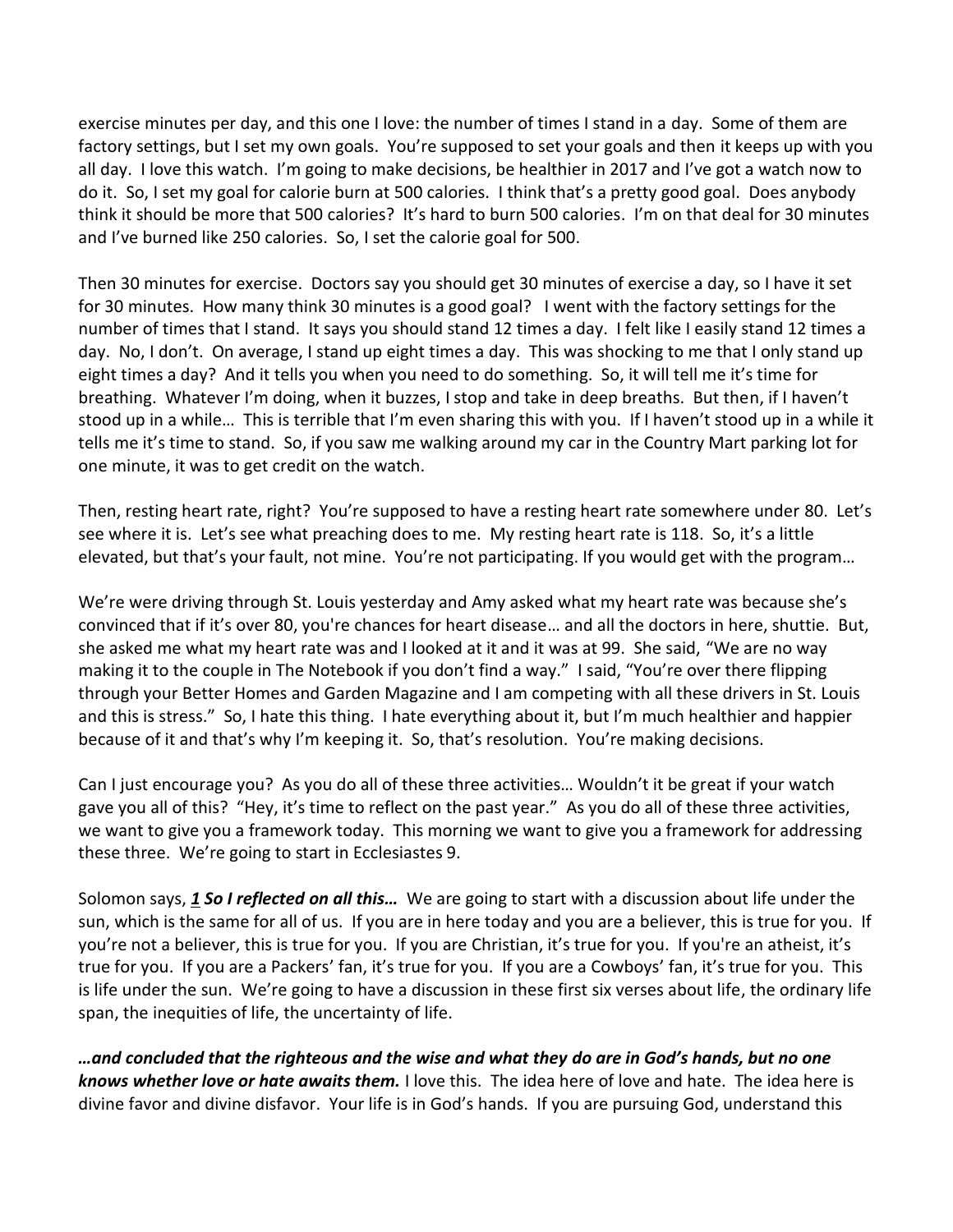clearly this morning. Everything you do, every decision you make, every action you take goes through the hands of God. We believe here that God is sovereign; he is over all. He is in control. We don't ever have to question life out of God's hands. He's in control. It passes through his hands. And I love the next part. It says no one knows what awaits them.

Think about this in the discussion of life for just a second. Have you ever looked at someone who you felt had less talent that you and yet they were more successful? I'm seeing the nods. Let me give you a couple of examples. I get around my comedian friends and one of my comedian friends is always going off, talking about the guy who has the bus tour and is super successful and he's going, "I'm every bit as funny as this guy. I can write the material just as good as this guy. Why is he far more successful that I am?" And I love saying, "It's in God's hands." You've got to really understand this. You do what you are called to do. You pursue life. You make decisions and leave the results to God.

I love getting around other preachers. Preachers always love to start with the question: "How many you running?" That's the number one question a preacher asks another preacher. I'm like, "Well, it depends on what Sunday and what service. It's really hard to judge what's going on at Woodland Hills. But, we are constantly measuring ourselves against other people.

Do you what to know why I, 15 years later, am still in Branson, Missouri? It's in God's hands. This is important to understand because for those of you who just said, "I moved here and I don't know why," it's in God's hands. We really have to get a grip on this. When we talk about life and inequities, we think, *I work just as hard as Joe Smith. I'm every bit as talented and I work just as hard as she does. Why does she experience prosperity and I experience adversity?* It's in the hands of God's. We've got to start making good choices, right decisions, understanding who our life belongs to and understanding that we keep pursuing this thing called life, trusting that God is still in control and it's in his hands.

This is super important. If you've ever compared… Number one, we've got to stop comparing our lives to everybody else's life. You've got to get to a place where you understand where you are, what you're doing, what you're pursuing. You've got to rest in this idea that no matter what you do… If you work hard, there are some people that are going to be way more successful and there are going to be some people who experience way more adversity.

Solomon is just talking, he's having a discussion here about life and he's going to keep going in Verse 2. *[2](http://www.studylight.org/desk/?q=ec%209:2&t1=en_niv&sr=1) All share a common destiny…* Now he's going to move away from the righteous and those who are pursuing God and talk about the common destiny that awaits us all. And just to encourage you on your New Year's Day, we are going to have a little talk about death, just to pick your spirits up. We all share a common destiny. Who shares the uncertainty of life, but the certainty of death? …t*he righteous and the wicked, the good and the bad, the clean and the unclean, those who offer sacrifices and those who do not. As it is with the good, so with the sinful; as it is with those who take oaths, so with those who are afraid to take them.* 

*[3](http://www.studylight.org/desk/?q=ec%209:3&t1=en_niv&sr=1) This is the evil in everything that happens under the sun…* Please keep that in mind right now. We are not addressing the Christian. We are addressing all, sharing the common destiny under the sun. *The same destiny overtakes all. The hearts of people, moreover, are full of evil and there is madness in*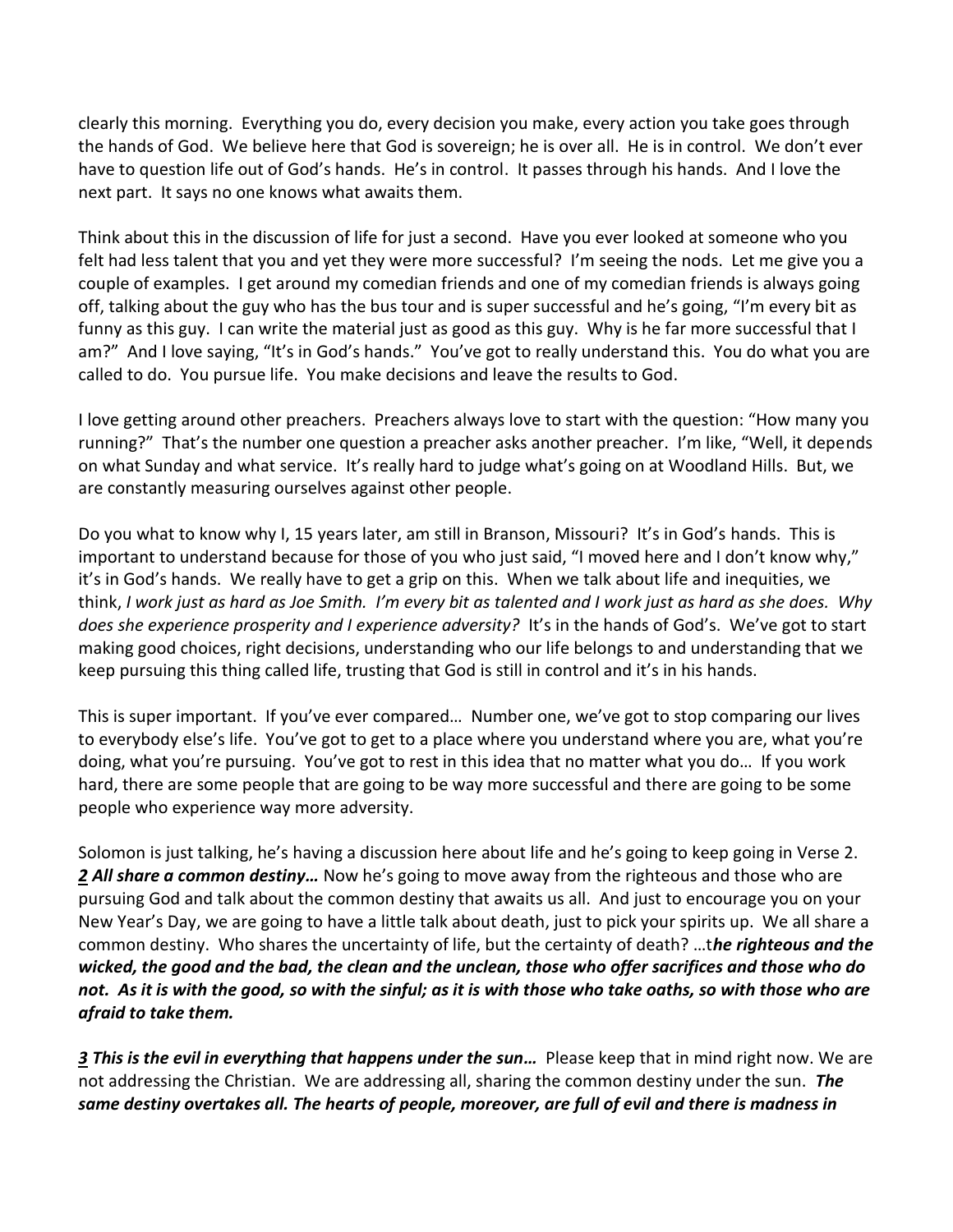*their hearts while they live, and afterward they join the dead.* Welcome to Woodland Hills family church. Happy New Year; we're glad that you're here. This is important because Verse 3 is where some of you are at right now. And there are many in here who stayed up late last night for all the wrong reasons. You were unable to sleep last night because you were medicating life on your own terms. You were trying to find what would help you get through another day, let alone another year. Some have given up on life. We can't get into this text without talking about the person who has ever had suicidal thoughts. You thought life wasn't worth living.

This is what I love about Verse 4. In the midst of this dark, pessimistic passage of life being the same for all, ending in death, look at what Solomon says. I love this. If you want a verse on a coffee mug, this is it right here. *[4](http://www.studylight.org/desk/?q=ec%209:4&t1=en_niv&sr=1) Anyone who is among the living has hope—even a live dog is better off than a dead lion!* In other words, the live dog… If you've visited countries around the world, you have experienced this. It's like the same dog in every country I go to around the world. It's a street dweller, a scavenger, something people fear like it's going to have rabies or something. You stay away from that dog. It's not the cuddly little Cockapoo you've got at home.

In this day, he's speaking of a lowly creature. But you are better off in that position that being a dead lion. The lion was the esteemed beast. The lion was one to be revered. Here's what Solomon is saying. You're better off to be in a lowly position, but alive, than to be in an esteemed position and dead. In other words, and this is true of every person in here, you have hope. Why? Because you're breathing. You have a shot at life turning around for you in 2017. You have a shot at your work getting better. You have a shot at your health improving or an illness being cured. You have that chance because you're alive. A relationship being reconciled. You've got that shot simply by the fact that you are breathing. If you're breathing, you have hope is what Solomon is saying. Then he's going to go back into the death scene.

*[5](http://www.studylight.org/desk/?q=ec%209:5&t1=en_niv&sr=1) For the living know that they will die, but the dead know nothing; they have no further reward, and even their name is forgotten.* This is a terrible verse for people trying to make a name for themselves on YouTube. We go to great lengths to make sure that the name is remembered. If you go to college campuses, there are names on every building. They are either esteemed professors or people who have donated money. You go into the city, it's the same thing. And libraries and town halls, they have names on them. But, give it 10 or 20 years and the people walking through those buildings won't have a clue who that person is or what they did. We go to great lengths to make sure the name is not forgotten and Solomon is giving us a harsh reality of life. Even your name will one day be forgotten.

*[6](http://www.studylight.org/desk/?q=ec%209:6&t1=en_niv&sr=1) Their love, their hate and their jealousy…* I love that text because it's speaking there of the passion. Everything that made up this person – what they were excited about, what drove them in life, what they conquered, and their passions – is forgotten. *…have long since vanished; never again will they have a part in anything that happens under the sun.* But, I'm here to tell you this is not the end of the story. In the first service, a lady yelled out, "GOOD!" She was getting depressed by the first half of the message.

Let's recap what we've learned in the first six verses of Ecclesiastes 9 with this chart. We're talking about Life Under the Sun. This is for the good and the bad, the righteous and the wicked, the good and the sinful. This is just life under the sun. The first thing we see it is **uncertain**. It's in God's hands; we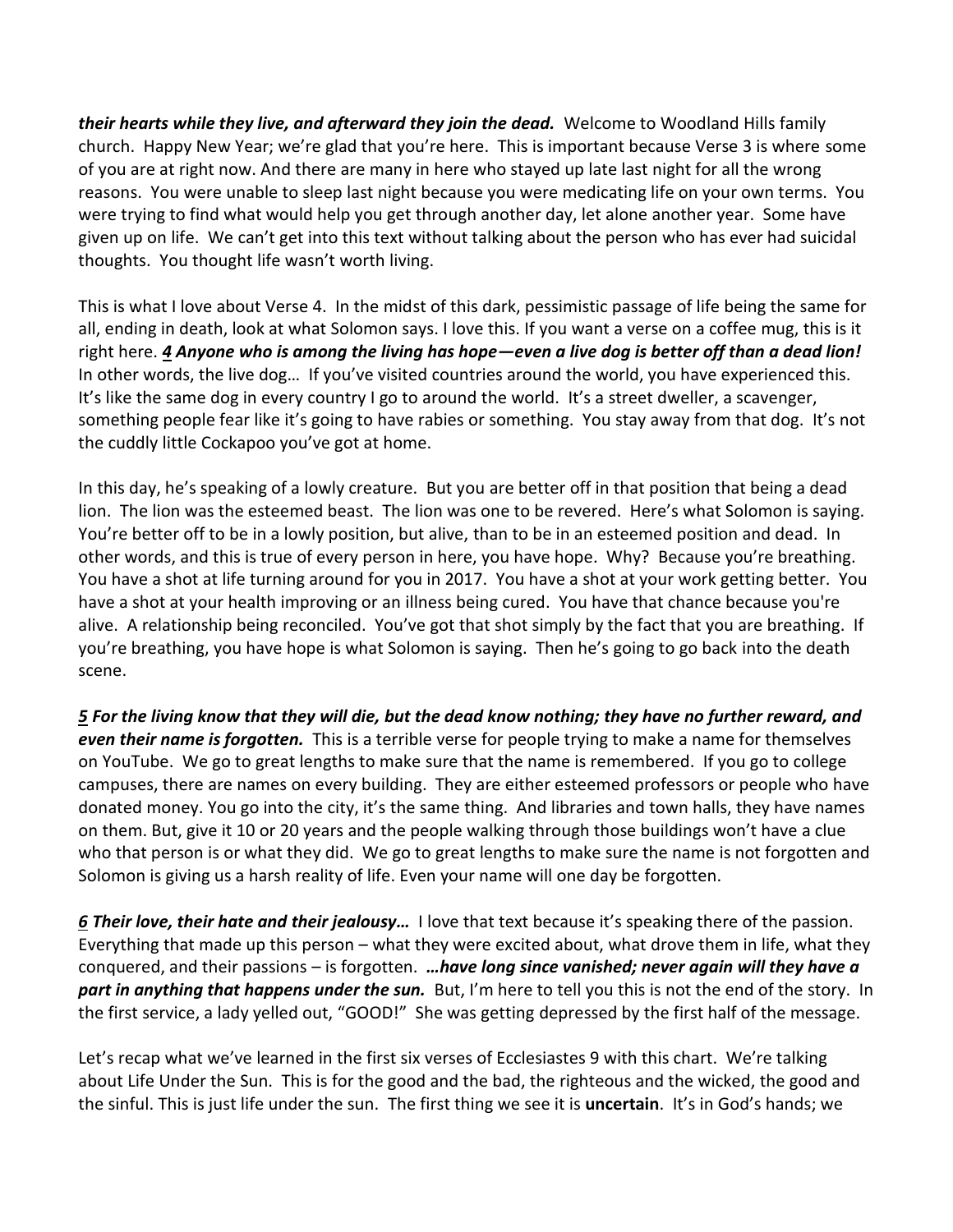don't know. We don't know what inequities may await. We don't know what frustrations may hit you this year. We don't know any of that. Life is uncertain.

He goes on to say life is difficult, it's **challenging**. We know this from Psalm 90: 10. "Seventy years you have upon this earth, eighty if you're strong; yet those years are filled with sorrow and anguish." Meaning the typical ordinary life span is 70 to 80 years, but it's hard, difficult, painful.

Then the last thing we read is you're **forgotten**. I don't know if this is one of the cheeriest New Year's messages you've ever heard, but here's where we take the turn.

Today, we are not ending this message, discussing life under the sun. We are ending it talking about Life in the Son. We're talking about turning all of this around as we talk to the follower of Jesus. If you've not placed faith in Jesus… I would hope you're not reflecting and expecting and resolving based just on life under the sun. We want to invite you into a fully alive relationship with Jesus Christ so this doesn't have to be your story for all time. Life in the Son.

The first thing we see is how to address uncertainty and that's with **no worries**. Here's what Jesus says in the gospels, in Matthew 6. This is now the teachings of Jesus. *[25](http://www.studylight.org/desk/?q=mt%206:25&t1=en_niv&sr=1) "Therefore I tell you, do not worry about your life, what you will eat or drink; or about your body, what you will wear."*

That's what I'm saying about this watch. We're done. Actually… I want credit for the calories I'm burning during this sermon. I found out in the first service that a sermon burns 125 calories, so I am keeping it on. I'm up to 230 calories burned this morning.

*"Is not life more than food…"* It's more than what we're talking about just under the sun." *…and the body more than clothes? [26](http://www.studylight.org/desk/?q=mt%206:26&t1=en_niv&sr=1) Look at the birds of the air; they do not sow or reap or store away in barns, and yet your heavenly Father feeds them. Are you not much more valuable than they? [27](http://www.studylight.org/desk/?q=mt%206:27&t1=en_niv&sr=1) Can*  any one of you by worrying add a single hour to your life?" And the answer is no. Don't live in regret. Don't live in fear as we move in to the new year.

Let's go back to the chart. Yes, life may be difficult, but Jesus clearly said, "I didn't come to be a cosmic killjoy. I didn't come to steal, rob… I came to bring you life and life abundantly, life overflowing." This is John 10: "*I have come that they may have life, and have it to the full."* Overflowing and **abundant**. Yes, we go through trials. Yes, we go through difficulties, but we should be seeing the Christian life, life in the Son as abundant. We should be taking on opportunities, we should be taking new risks, and be okay with the outcomes, knowing they are in God's hands.

With the last one, we think our life is forgotten. This is probably the hardest part of mourning. When someone is in deep mourning weeks and months after a loved one has passed on… You go into the deep mourning because you're afraid that the person you lost is forgotten, but Jesus says the, "In Christ Jesus, your life is **eternal**. He says this in John 3. *[16](http://www.studylight.org/desk/?q=joh%203:16&t1=en_niv&sr=1) "For God so loved the world that he gave his one and only Son, that whoever believes in him shall not perish but have eternal life."*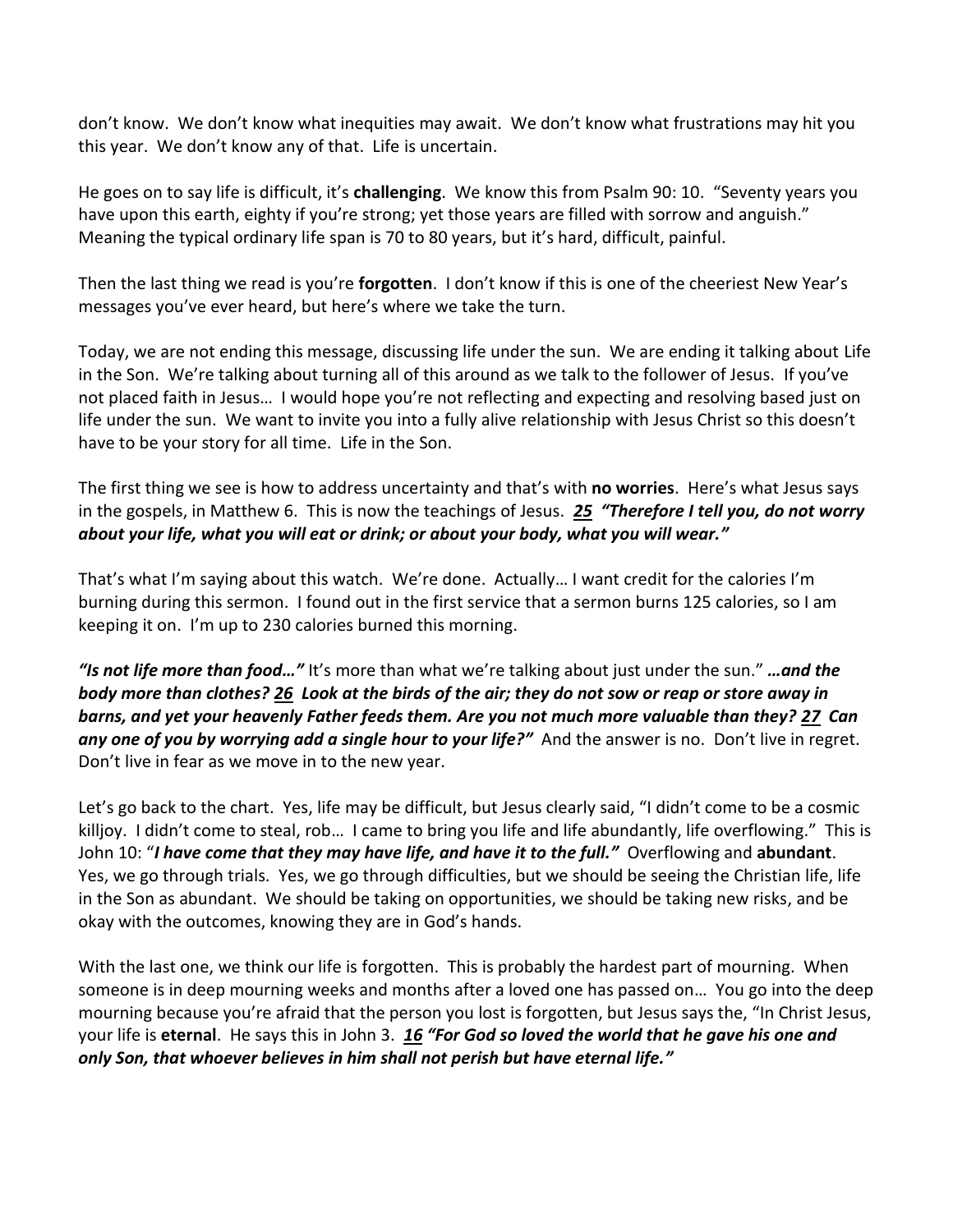There are only two things under the sun that are eternal: God's word and people. As you're making decisions for 2017, as you're reflecting, as your expecting, as your resolving, here's what I want to encourage you to do. Think with those two ends in mind: God's word and people. How can I get God's word into my children? How can I get God's word into my friends? How can I get God's word into my co-workers? These are the only two things in life that are eternal. This is important for us to understand. Under the sun is not the end of the story. We want to invite you, in 2017, to life in the Son.

I have a couple of thoughts as we close out this message and as we take the Lord's Supper together to kick off 2017. First of all, **be grateful you are still alive.** And all God's people said… Amen. **And God is still in control.** I hope you take that into 2017. If you're breathing, you should walk out of here today thinking things can turn around.

**Make ever decision with confidence that God is sovereign, he's in control, he's on the throne over every aspect of your life.** We get so worked up over decisions. "Am I going to make the right decision or the wrong decision." Look what Proverbs 16 says about this big idea here. *[9](http://www.studylight.org/desk/?q=pr%2016:9&t1=en_niv&sr=1) In their hearts humans plan their course…*

How many of you are planners? For how many of you the most exciting thing about today is a new calendar, a new Day Runner, and you are organizing your life and everything is coming together. Your family is going to fall in line underneath all these special things going on. Make your plans. You should plan. You should be organized. You should make decisions. You should take risks. You should pursue opportunities, but understand… *but the Lord establishes their steps.* I love this. This is like free will and God's sovereignty coming together and it freaks people out. Some people are just sitting around doing nothing, waiting for it all to come to them. We call them Presbyterians. I'm just kidding. That was a joke. But the Lord establishes their steps. What does this verse teach us? God's in control. Make your plans.

I love what one pastor said to me years ago when he was pastoring in Chicago and then he went to California to pastor. I asked him how he made the decision to leave one great ministry to go to another great ministry. He said, "Ted, I prayed and prayed and I'm convinced God said, 'Do whatever you want.'" This is freaking with some of your theology right now. He said he was convinced God said, "You're in a great place, doing a great work. You can go here to a great place doing a great work. Make your plans and I'll be there the entire time." Nothing you do from this point on… It hit me like a ton of bricks. I was like, "You mean I can leave Branson?' Just kidding. That was a joke. I love that three of you were really defensive over that. The rest of you are thinking it's time for change!

**Know the difference between an opportunity and a guarantee**. This is where some of you are fearful and you're holding backing going into making decisions and into the new year because you're looking for a guarantee. Entrepreneurs love this because they pursue opportunities all the time; some work and some don't. I pursued things in 2016 that didn't work out. I have not received one call on my acting, asking me to come to… Forget it, Hollywood, I don't need you. But, I have new ideas for 2017. You've got new ideas for 2017. You've got things you want to do, things you want to accomplish. Pursue them. Make your plans. Know that what you do goes through the hands of God. Don't look at it as a guarantee. "I knew for sure that God was leading me to take this opportunity, but it didn't turn out like I